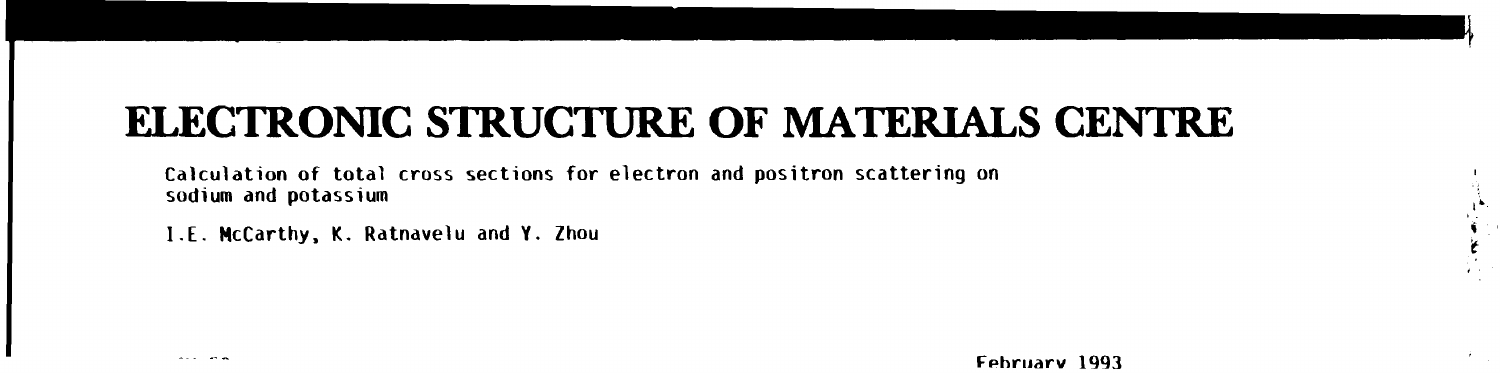# Calculation of total cross sections for electron and positron scattering on **sodium and potassium**

**I.E. McCarthy, K. Ratnavelu\* and Y. Zhou** 

**Electronic Structure of Materials Centre, School of Physical Sciences, Flinc.ers University, GPO Box 2100, Adelaide 5001, Australia.** 

# **Abstract**

**Total cross sections for electron and positron scattering on sodium and potassium are calculated at various energies and compared with experiment. The method used is the coupled-channels-optical method with the equivalent-local polarisation potential, which takes all channels into account. For electrons the calculations are checked by comparison with coupled-channels-optical calculations using a detailed polarisation potential that makes only one approximation, that of weak coupling in the ionisation space. The polarisation potential for positrons includes effects of ionisation and positronium formation.** 

ś

**PACS classification: 34.80.Dp, 34.90.+q.** 

**' Permanent address: Department of Mathematics, University of Malaya, 59100 Kuala Lumpur, Malaysia.**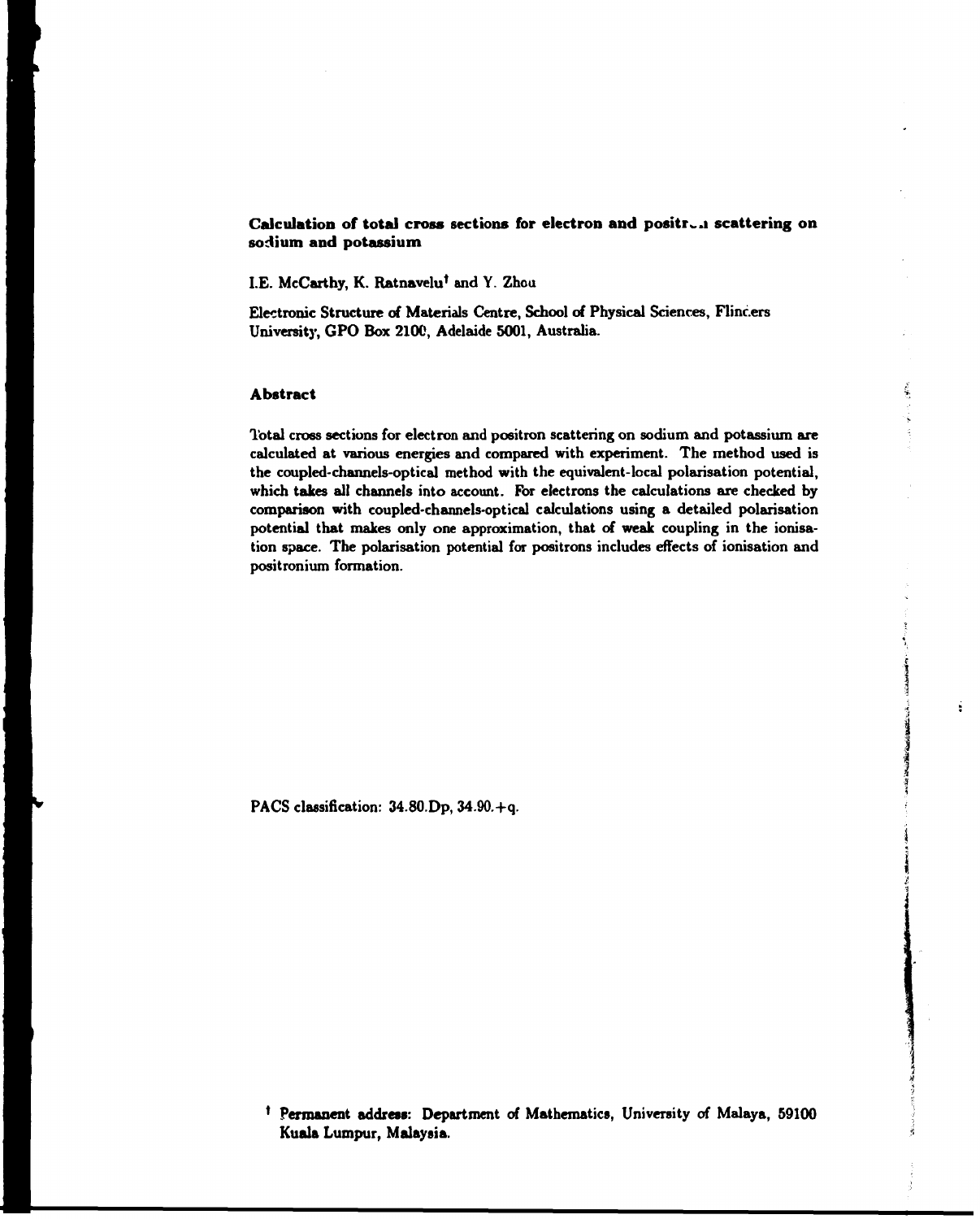## **1. Introduction**

For calculating the collisions of electrons or positrons with atoms we now have methods that take all channels into account. The total cross section is an important check on the overall validity of a method.

The couplea-channels-optical (CCO) calculation (McCarthy and Stelbovics 1983; Bray, McCarthy, Mitroy and Ratnavelu 1989; Bray, Konovalov and McCarthy 1991a) has had much success for election-hydrogen collisions at all energies and remarkable success for electron-sodium collisions (Bray and McCarthy 1993) for which it gives detailed agreement with experiment for differential cross sections, magnetic substate parameters and spin dependent data. The most-detailed version of this calculation solves the coupled integral equations for a set of discrete channels *(P* space), whose effects on the low-lying channels under discussion have converged. The target continuum is represented by adding an ab-initio polarisation potential to the coupling potential. The only approximation made is the neglect of coupling of channels within the continuum space *(Q* space). A simpler version of the polarisation potential makes an equivalent-local approximation for the matrix elements of the polarisation potential (McC'-.rthy and YVeigold 1991). This version also reproduces the most critical effect of the polarisation potential for sodium, the reversal of the sign of the 3p asymmetry at some energies (McCarthy, Mitroy and Nicholson 1991).

Here we apply the CCO method with the equivalent-local polarisation potential to the total cross section for electron and positron collisions on sodium and potassium. The results are compared with recent measurements by Kwan *et al.* (1991).

There have been no earlier calculations of these reactions that treat all channels, apart from those employing the CCO method. For electrons Msezane (1988) has coupled the six lowest-lying channels >f sodium and for positrons Ward ei *al.* (1989) have coupled the five lowest-lying channels for both targets. For the latter calculation the authors believe that the effect of the continuum on the total cross section is negligible. References to other calculations arc given by Kwan *et al.* (1991).

# 2. **Outline of the method**

The coupled-channels-optical method consists of the solution of a discrete set of coupled Lippmann-Schwinger integral equations for the T-matrix elements (McCarthy and Stelbovics 19S3).

$$
\langle \mathbf{k}'i|T|\mathbf{0}\mathbf{k}_0\rangle = \langle \mathbf{k}'i|V^{(Q)}|\mathbf{0}\mathbf{k}_0\rangle + \sum_{j\in P}\int d^3q \langle \mathbf{k}'i|^{*/(Q)}|j\mathbf{q}\rangle
$$

$$
\times \frac{1}{E^{(+)}-\epsilon_j-\frac{1}{2}q^2}\langle \mathbf{q}j|T|0\mathbf{k_0}\rangle, \quad i \in P,\tag{1}
$$

where the target states  $\vert i \rangle$ ,  $\vert j \rangle$  are defined by the target Hamiltonian  $H_T$ .

$$
[\epsilon_j - H_T] |j\rangle = 0. \tag{2}
$$

The

 $\mathbf{w}$ he

For cont ioni out

pro the

 $\bf{dep}$  $n \in$  $(P^{\prime})$  $for$ Th DO:

cul onl cor For ort  $F<sub>O1</sub>$ rep po

 $\log$ tic ca. cai ch.

3.

EI th. in  $\mathbf{co}$  $f_{O1}$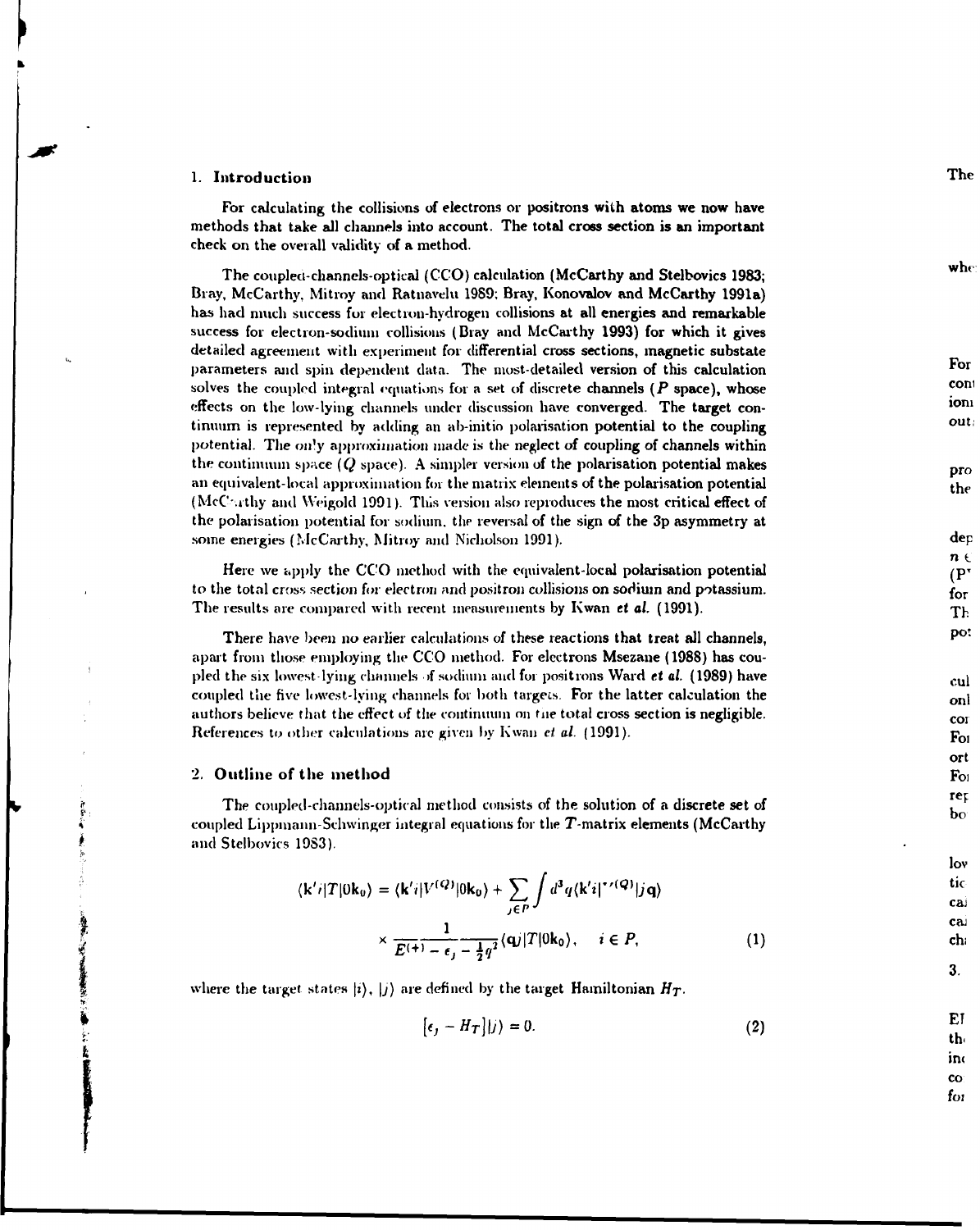**The matrix elements of the optical potential are** 

л rs<br>A

 $\mathcal{V}$ 

 $\frac{36}{1}$ 

호 명 후 도 도 보 도 모

$$
\langle \mathbf{k}'\mathbf{i}|V^{(Q)}|\mathbf{j}\mathbf{k}\rangle = \langle \mathbf{k}'\mathbf{i}|V|\mathbf{j}\mathbf{k}\rangle + \sum_{n} \langle \mathbf{k}'\mathbf{i}|V|Q\Psi_{n}^{(-)}\rangle \frac{1}{E^{(+)}-E_{n}} \langle \Psi_{n}^{(-)}Q|V|\mathbf{j}\mathbf{k}\rangle, \quad (3)
$$

**where** *V* **is the electron target potential and** *Q* **is the projection operator for** *Q* **space** 

$$
Q = \sum_{n \in Q} |\Psi_n^{(-)}\rangle \langle \Psi_n^{(-)}|.
$$
 (4)

For the collision states  $|\Psi_n^{(-)}\rangle$  we use a discrete notation for the one- or two-body **continuum. In the case of a positron projectile the two-body continuum includes both ionisation and positronium-formation channels. The superscript (±) notation indicates outgoing or ingoing spherical-wave boundary conditions respectively.** 

**The collision is considered as the three-body problem of an electron or positron projectile, a target electron and an inert closed-shell ion. The electron-ion potential is the frozen-core Hartree-Fock potential.** 

**The second term of (3) is the complex, nonlocal polarisation potential, which depends on the full solution of the problem for collision states with entrance channel**   $n \in Q$ . These must of course be approximated. The partial-wave polarisation potential **(PWP) using symmetric** *P* **and** *Q* **operators has been discussed by Bray** *et al.* **(1991a,b) for electrons. Continuum states are separated in the state vectors of the two electrons. The state vector of the target electron is calculated in the frozen-core Hartree-Fock potential. The projectile is represented by a plane wave orthogonalised to** *P* **space.** 

**The matrix elements of the equivalent-local polarisation potential (ELP) are calculated by multidimensional integration. Sufficient computational speed is achieved only by making analytic approximations for the integrand. In practice we need only continuum states in the polarisation potential, since we treat** *P* **space to convergence. For ionisation we approximate the slow electron or positron state by a Coulomb wave orthogonalised to the appropriate target state and the faster particle by a plane wave. For positronium formation we use positronium states with the centre-of-mass motion represented by a plane wave. In addition we make equivalent-local approximations for both direct and exchange matrix elements (Lower, McCarthy and Weigold 1987).** 

**Satisfactory convergence is achieved for the ELP calculation by including the lowest-lying 8 channels in** *P* **space. For sodium they are 3,4,5s; 3,4,5p; 3,4d. Polarisation potentials are calculated only for the couplings 3s-3s, 3s-3p and 3p-3p. Potassium calculations are similar with principal quantum numbers increased by 1. The PWP calculation has stricter convergence criteria.** *P* **space consists of the lowest-lying 15 channels for sodium and all couplings of the lowest-lying 6 have polarisation potentials.** 

## **3. Comparison with experiment**

**Table 1 compares the total cross sections for sodium calculated by the CCO-ELP method with the experimental data of Kwan** *et al* **(1991). In order to check the approximations the CCO-PWP cross sections of Bray and McCarthy (1992) are included for electrons. In both calculations** *Q* **space includes only the two-particle continuum, i.e. ionisation for electrons and both ionisation and positronium formation for positrons. The ELP calculation of the polarisation potential gives larger cross**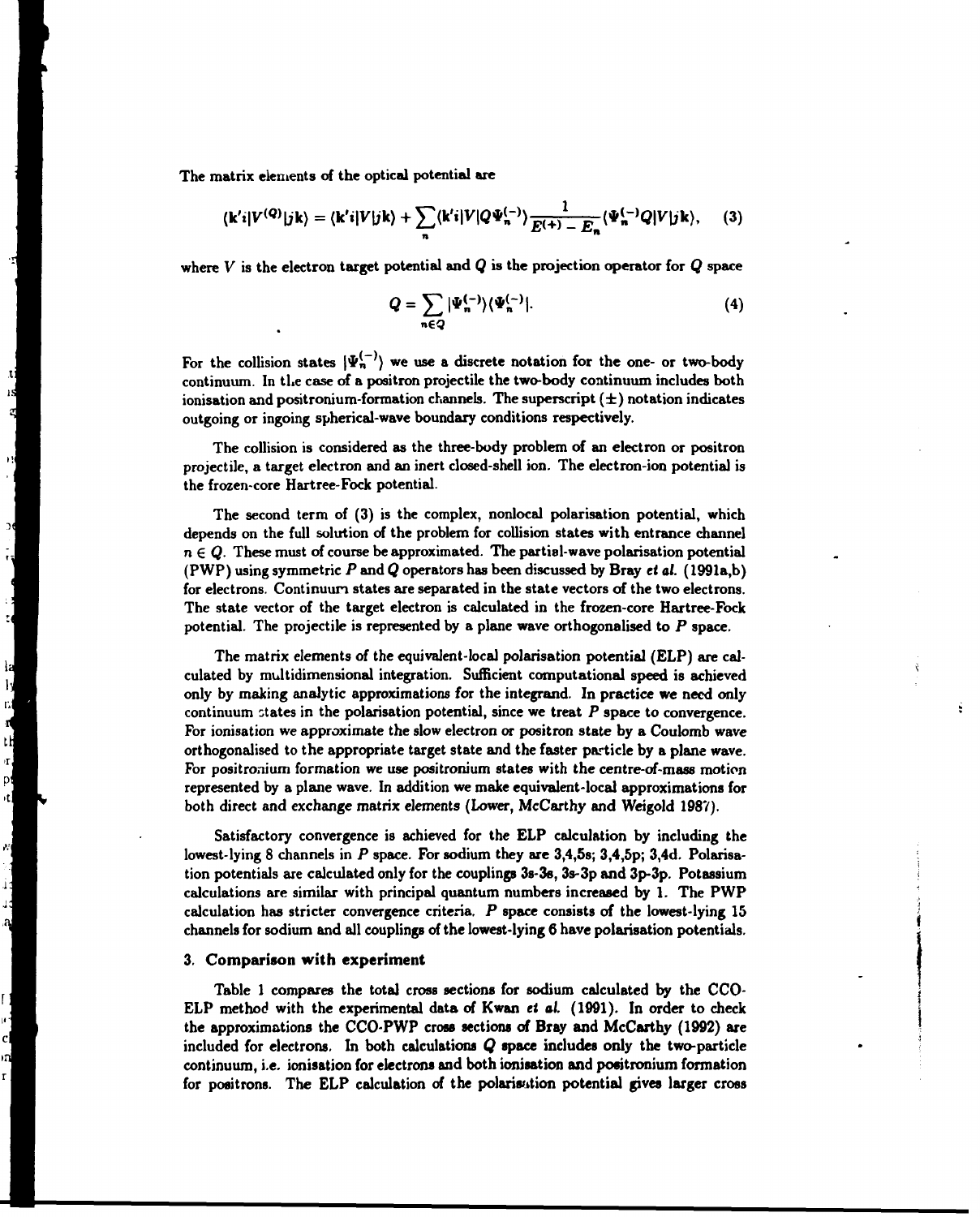**sections than experiment for electrons at the lower energies. It is considered to be unrealistic below lOeV, where the plane-wave and equivalent-local approximations are invalid. The PWP calculation, as expected, is much better at the lower energies and usually gives a cross section within the experimental error, while tending again to overestimate. For positrons the ELP calculation achieves cross sections within experimental error.** 

**Table 2 gives the corresponding comparison for potassium. For the ELP calculation the 8 channels of** *P* **space have principal quantum numbers one higher than for sodium. Again** *P* **space is included to convergence in the PWP calculation. In this case this involves the lowest 17 channels (Bray, Fursa and McCarthy 1993). For electrons both ELP and PWP again tend to overestimate the total cross section at energies below about lOeV, but both agree quite well at higher energies. For positrons ELP again agrees within experimental error.** 

## **4. Discussion and conclusions**

**Total cross sections provide an important check on the treatment of channels that are not explicitly coupled in a reaction calculation that takes all channels into account. The CCO method with both the equivalent-local and partial-wave calculations of the polarisation potential obeys this check for electrons on sodium and potassium at the relatively-high energies, above about 20eV, where the approximations made for ELP are expected to be valid. The equivalent-local approximations are made for computational feasibility. The PWP calculation decs not make these approximations. Its validity extends to lower energies.** 

**Although the total cross section supplies a necessary test of validity, it is not sensitive. For example in the electron-sodium case at 50-8eV the contribution to the total cross section from excitation of the 8 explicitly-coupled channels is 29.6 x**   $10^{-16}$  cm<sup>2</sup> compared with a total of  $31.2 \times 10^{-16}$  cm<sup>2</sup> in the ELP calculation. The effect **of the continuum on electron differential cross sections for sodium and potassium is also quite small (Bray** *et al.* **1991b, Bray** *et al.* **1993). Its effect is critical in accounting successfully for elastic and inelastic asymmetries (Bray and McCarthy 1993, McCarthy**  *et al.* **1991) in both the PWP and ELP approximations. The CCO-PWP method is successful for all data at all energies in the case of electron collisions with sodium and potassium. The tendency of this method to somewhat overestimate the present total cross sections at very low energy does not affect its validity for differential cross sections and asymmetries. The CCO-ELP method overestimates total cross sections at very low energies.** 

**The CCO-ELP method accounts successfully for the present positron total cross sections. Again it is insensitive to the continuum. At 48.3eV the 8 explicitly-coupled**  channels account for  $32.2 \times 10^{-16}$  cm<sup>2</sup> out of a total of  $33.3 \times 10^{-16}$  cm<sup>2</sup>.

## **Acknowledgements**

**We thank Dr I. Bray for help with the CCO-PWP calculations. We acknowledge support from the Australian Research Council.**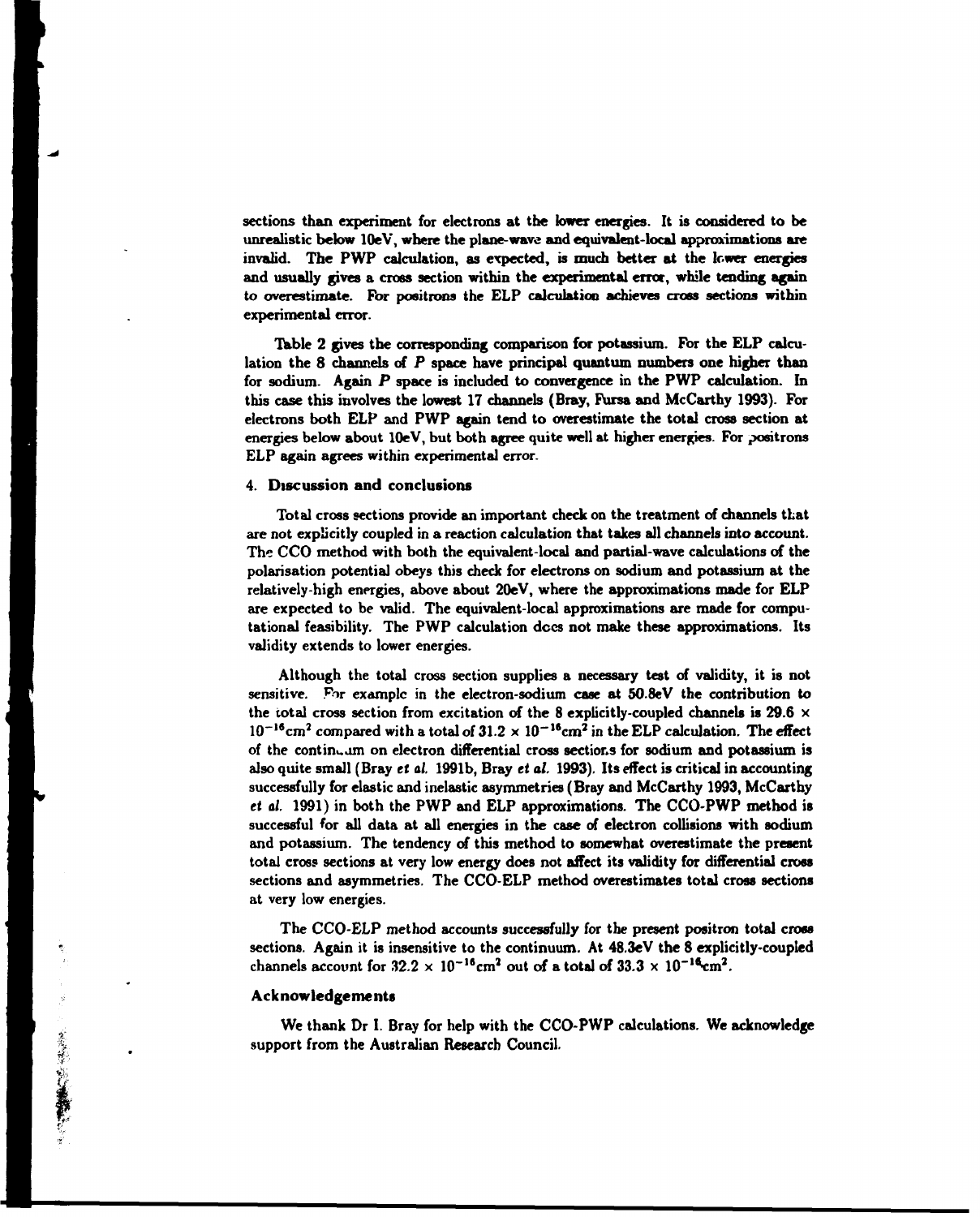# **References**

 $\sim$ 

| ∋e

the<br>the<br>EP<br>Pu-<br>Its

I  $\int$  not

ntick x the change of the change of the change of the change of the change of the change of the change of the change of the change of the change of the change of the change of the change of the change of the change of the

1088  $\log$ 

dge

| are         | Bray I, Fursa D and McCarthy IE 1993 to be published                           |  |  |  |  |
|-------------|--------------------------------------------------------------------------------|--|--|--|--|
| $\Gamma$    | Bray I, Konovalov DA and McCarthy IE 1991a Phys. Rev. A 44 5586                |  |  |  |  |
| <b>kain</b> | Bray I, Konovalov DA and McCarthy IE 1991b Phys. Rev.A 44 7179                 |  |  |  |  |
| lum         | Bray I and McCarthy IE 1993 Phys. Rev. A 47, 317                               |  |  |  |  |
|             | Bray I, McCarthy IE, Mitroy J and Ratnavelu K 1989 Phys. Rev.A 39 4998         |  |  |  |  |
| lcu-        | Kwan CK, Kauppila WE, Lukaszew RA, Parikh SP, Stein TS, Wan YJ and Dababneh    |  |  |  |  |
| han         | MS 1991 Phys. Rev. A 44 1620                                                   |  |  |  |  |
| In          | Lower J, McCarthy IE and Weigold E 1987 J.Phys.B:At.Mol.Opt.Phys. 20 4571      |  |  |  |  |
| <b>or</b>   | McCarthy IE, Mitroy J and Nicholson RJF 1991 J.Phys.B:A:.Mol.Opt.Phys. 24 L449 |  |  |  |  |
| t at        | McCarthy JE and Stelbovics AT 1983 Phys. Rev.A 28 2693                         |  |  |  |  |
| rons        | McCarthy IE and Weigold E 1991 Adv.At.Mol.Opt.Phys. 27 165                     |  |  |  |  |
|             | Msezane AZ 1988 Phys.Rev.A 37 1787                                             |  |  |  |  |
|             | Ward SJ, Horbatsch M, McEachran RP and Stauffer AD 1989 J.Phys.B:At.Mol.Opt.   |  |  |  |  |
|             | Phys. 22 1845                                                                  |  |  |  |  |
| l iat       |                                                                                |  |  |  |  |
| Jint.       |                                                                                |  |  |  |  |

 $\frac{1}{2}$ 

 $\mathcal{L}^{\pm}$ 

 $\frac{1}{2}$ 

 $\frac{1}{2}$ 

 $\hat{\mathcal{L}}$ 

 $\hat{L}$ 

 $\ddot{\ddot{\text{z}}}$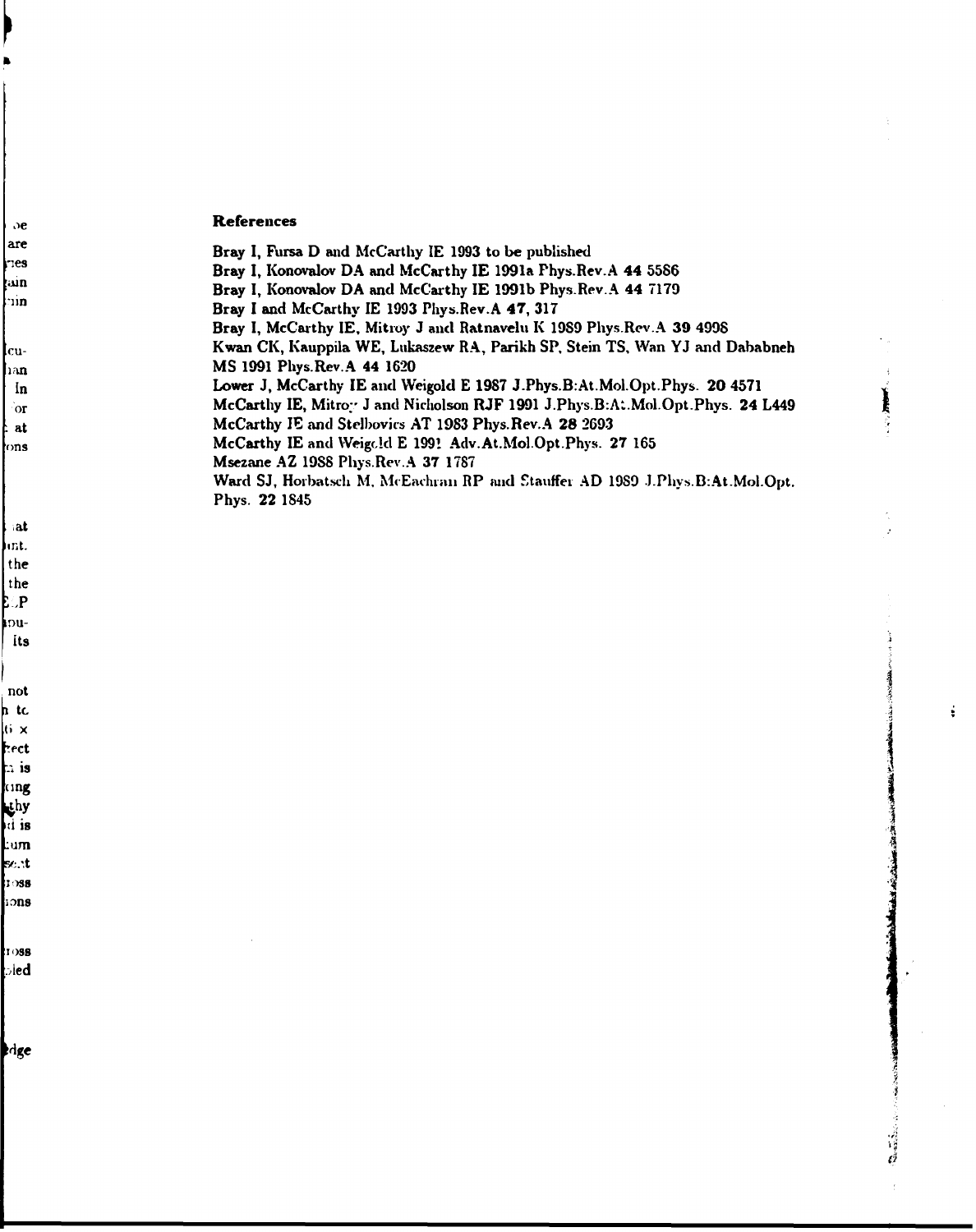| <b>Table 1.</b> Total cross sections $(10^{-16} \text{cm}^2)$ for electron and positron scattering on |
|-------------------------------------------------------------------------------------------------------|
| sodium. EXP: experimental data of Kwan et al. (1991), ELP: present calculation                        |
| using equivalent local polarisation potential, PWP: partial-wave polarisation potential               |
| (Bray <i>et al.</i> 1991b).                                                                           |

 $\ddot{\phantom{a}}$ 

 $\mathbf{t}_\mathbf{a}$ 

 $\overline{1}$ 

冰

| E(eV)     | <b>EXP</b>      | <b>ELP</b> | <b>PWP</b> | E(e)               |
|-----------|-----------------|------------|------------|--------------------|
| Electrons |                 |            |            | Ele                |
| 4.1       | $67.1 \pm 14.1$ |            | 89.5       | $\boldsymbol{4}$ . |
| 5.9       | $66.5 \pm 14.0$ |            | 78.6       | 6.                 |
| 10.8      | $55.9 \pm 11.7$ | 72.3       | 61.1       | 11                 |
| 20.7      | $43.3 \pm 9.1$  | 54.1       | 49.1       | 21                 |
| 30.7      | $32.6 \pm 6.8$  | 43.5       | 40.5       | 31                 |
| 40.8      | $30.0 \pm 6.3$  |            | 34.6       | 41                 |
| 50.8      | $26.2 \pm 5.5$  | 31.2       | 31.6       | 51                 |
| 60.9      | $22.9 \pm 4.8$  | 27.6       | 28.8       | 76                 |
| 76.1      | $22.0 \pm 4.6$  | 23.3       | 24.6       | 101                |
| Positrons |                 |            |            | $\mathbf{p}_0$     |
| 17.7      | $52.1 \pm 10.9$ | 51.9       |            | 7.                 |
| 27.7      | $40.8 \pm 8.6$  | 43.9       |            | <b>18</b>          |
| 37.6      | $33.5 \pm 7.0$  | 39.3       |            | 28                 |
| 48.3      | $28.8 \pm 6.0$  | 33.3       |            | 38                 |
| 57.9      | $22.0 \pm 4.6$  | 27.3       |            | 48                 |
| 73.3      | $19.1 \pm 4.0$  | 22.3       |            | 73                 |
| 98.3      | $18.3 \pm 3.8$  | 20.9       |            | 98                 |

Tal<br>pot.<br>usir<br>(Br